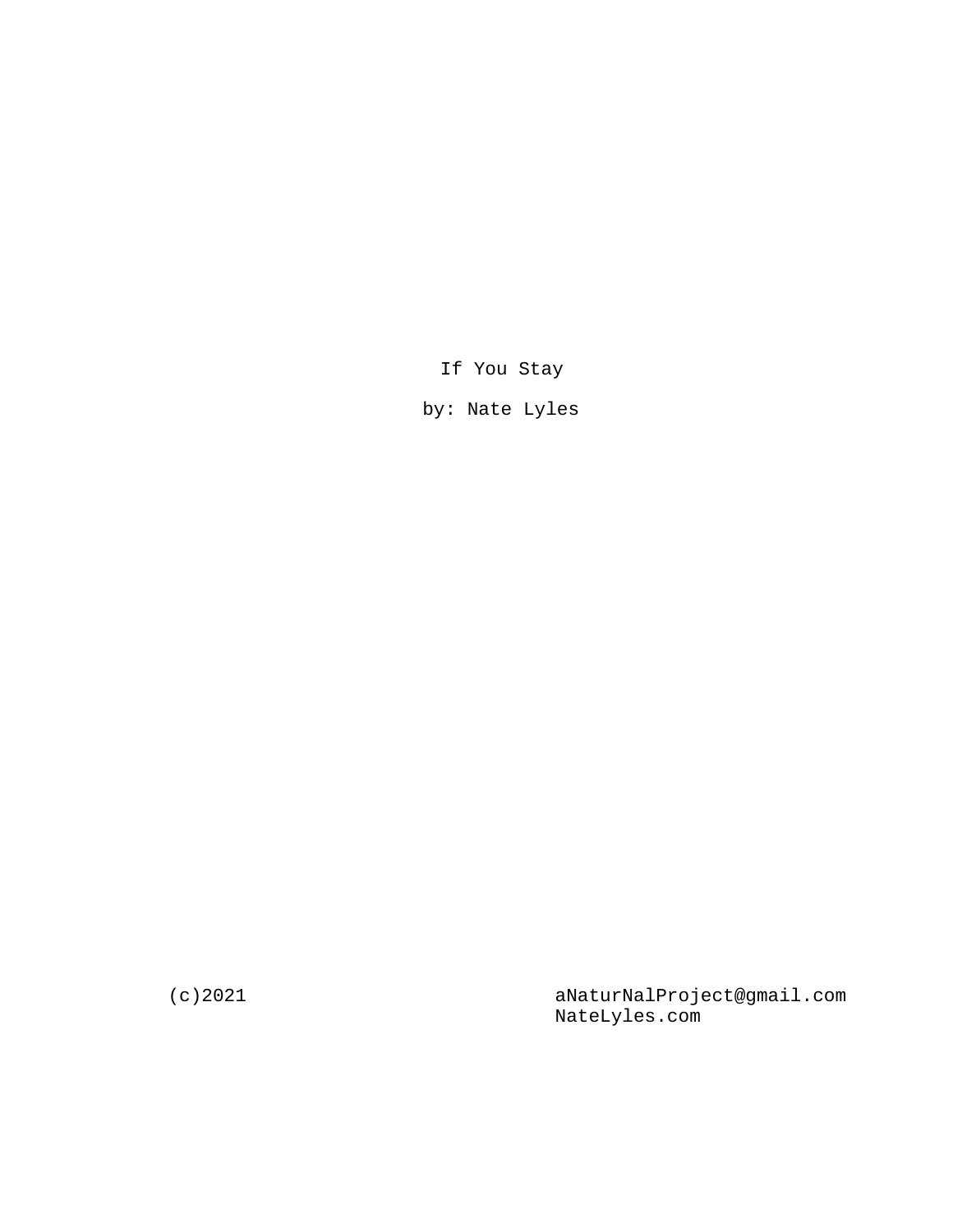## 1 INT.BATHROOM-NIGHT

A harsh red light paints the walls of a bathroom where a young woman wakes up in a state of a bewildered haze, lying in the bathtub. Her face and hands are stained with bloodsmudges and dirt, with clothes to match. The young woman quickly finds that she can not move her severely bruised legs. Fighting off the haziness, she crawls out of the tub and drops to the bathroom floor, her face slapping the cold tile. The young woman spots movement via a light-flicker at the bottom of the bathroom door frame.

As the young starts crawling to the door, her eyes focus on the slim slit at the foot of the frame. She pauses when she notices another set of eyes looking back at her. Eyes not human at all. A low growl is heard, and then a heavy thud shakes the floor! The young woman rolls up, leaning against the wall in terror, palming her lips to hold in any audible screams that may try to exit.

The young woman searches the room for any means of escape until she locks onto words smeared along the wall above the bathtub, in what seems to be blood. The young woman whispers the words.

> YOUNG WOMAN "If you stay, then you will play, and they will come to greet you if you run, there is no fun,

> and they will come to"...

The remaining words to this poem have been written inside the tub so the young woman makes her way over to the edge of the tub leaning on its rim for leverage. The closing words spike the hairs along her arms and neck with a chill.

The words read: "eat you"

YOUNG WOMAN "They will come to eat you"... to eat- to eat you? they will...